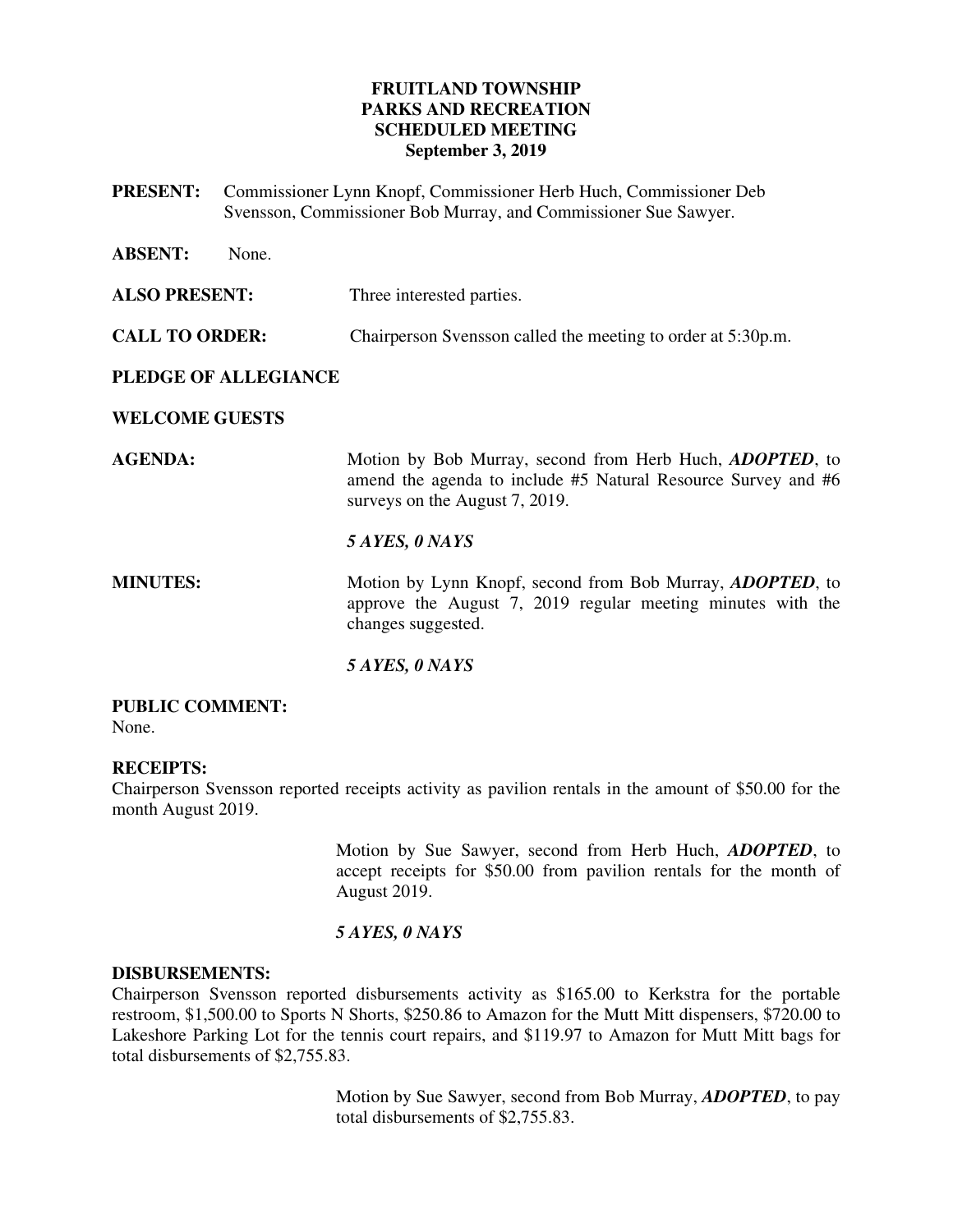**PARKS AND RECREATION COMMISSION** September 3, 2019 Page 2 of 4

#### *5 AYES, 0 NAYS*

*Roll Call Vote: Knopf-Aye, Huch-Aye, Svensson-Aye, Murray-Aye, Sawyer-Aye*

#### **UNFINISHED BUSINESS:**

#### **1. Fiscal year 2020 budget**

The commissioners discussed upcoming projects for the 2020-2021 fiscal year budget. Items include fence repairs at the tennis courts, picnic tables down near the beach, a potential fenced in area for dogs to run, ballfield cleaning and maintenance, tree trimming, a camera or cameras for keeping track of traffic (still possibly looking into this for this year's budget), playground equipment, horseshoe pits, pickleball presentation, work on tennis courts, Sports N Shorts, work at the second pavilion, possible lighting at the pavilions, income/output for pavilions and the ball field, and surveys of the existing Fruitland Township Parks.

#### **2. Projects update**

Chairperson Svensson questioned whether the work on the tennis courts is complete, stating that the cracks are not completely filled in and they're uneven. Commissioner Murray stated that the remainder will be filled in with the sealant. Commissioner Knopf questioned whether the company would even out around the cracks, and Commissioner Huch stated that the company did the best job they could with not being able to completely access the courts.

Water to the second pavilion will be taken care of either the first of next week or the following week.

The commissioners discussed the fence repair down near the beach, and they discussed having this completed by 2020.

Trees have been marked as suggested for which ones should be trimmed and which ones should be removed.

Commissioner Knopf stated that the grant has been applied for through the Community Foundation of Muskegon. She added that she would like to submit a grant to Howmet, adding that it's a simple grant to apply for and that the wait time is only 90 days. She added that they could possibly add a plaque to the new playground equipment for their portion if they are awarded a grant.

#### **3. Sports N Shorts**

Chairperson Svensson stated that she was very pleased with the outcome of the program, adding that there were 29 kids signed up for the program this year, with 24 of those children being from Fruitland Township. She added that two of them she was unsure of where they were from. Reports also indicated that 20-25 of the enrolled children showed daily.

#### **4. Tree Trimming**

Discussed during projects update.

#### **5. Natural Resource Survey update**

Commissioner Knopf stated that Shawna Meyer will be attending the meeting in October, and asked the commissioners about a timeline for a walk through of the park. The commissioners stated that creating flyers to get the information out would be a good idea.

> Motion by Lynn Knopf, second from Bob Murray, *ADOPTED*, to suspend Robert's Rules of Order to ask the audience about their opinion of the walk through and meeting times.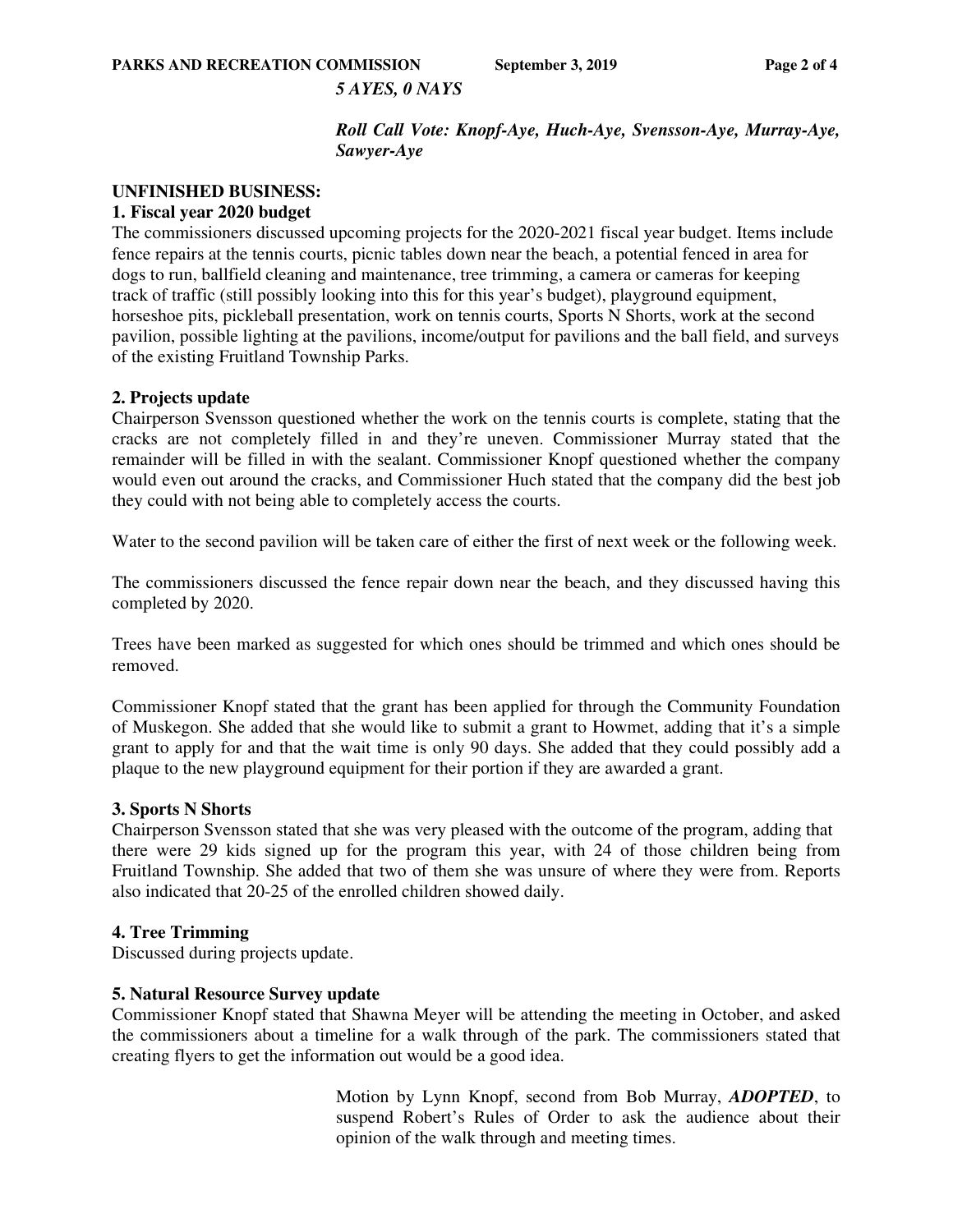### *5 AYES, 0 NAYS*

Bob Penny stated that he would come to the meeting to do the walk through of the park to discuss the Natural Resource Survey findings, and that he would suggest an early meeting and then a walk through of the park. Carlet Mitenbuler agreed, adding that she would walk along as long as Shawna wanted to.

> Motion by Bob Murray, second from Herb Huch, *ADOPTED*, to change the October 7, 2019 regular meeting to 5:00p.m. and have the walk-through presentation at the park to take place at 6:00p.m.

## *5 AYES, 0 NAYS*

#### **6. Surveys**

Chairperson Svensson volunteered to tabulate the results of the surveys that went out with the tax bills, and Commissioner Sawyer agreed to help her.

Commissioner Huch stated that he is not going to put much thought into the surveys, adding that they were premature and the Commission knows what they need to do. Commissioner Murray stated that the surveys needed to be done for the master plan.

### **PUBLIC COMMENT:**

Carlet Mitenbuler, 4623 Nestrom Road – found the Commissioners comments interesting. She stated that the tennis courts are used on a regular basis. She also added that the beach is not as popular.

## **COMMISSIONER'S COMMENTS:**

Commissioner Huch thanked the audience for attending the meeting. He added that the group is making progress.

Commissioner Murray agreed with Commissioner Huch, adding that there has been additional activity in the park.

Commissioner Knopf reminded the other commissioners that they are members of the Michigan Township Association and they are all registered, adding that all they need to do is create a password and they will be able to log on and view very helpful and useful information.

Commissioner Sawyer stated that the Commission is doing the best they can and they will get through it.

Chairperson Svensson thanked the community members who contributed to Sports N Shorts and stated that without them, it wouldn't have happened. She also stated that she would work on getting ideas from everyone and the agenda completed much earlier, as Commission Secretary Mary Mansfield isn't able to get the information out before it is approved by the Chairperson. She added that she will work on this moving forward.